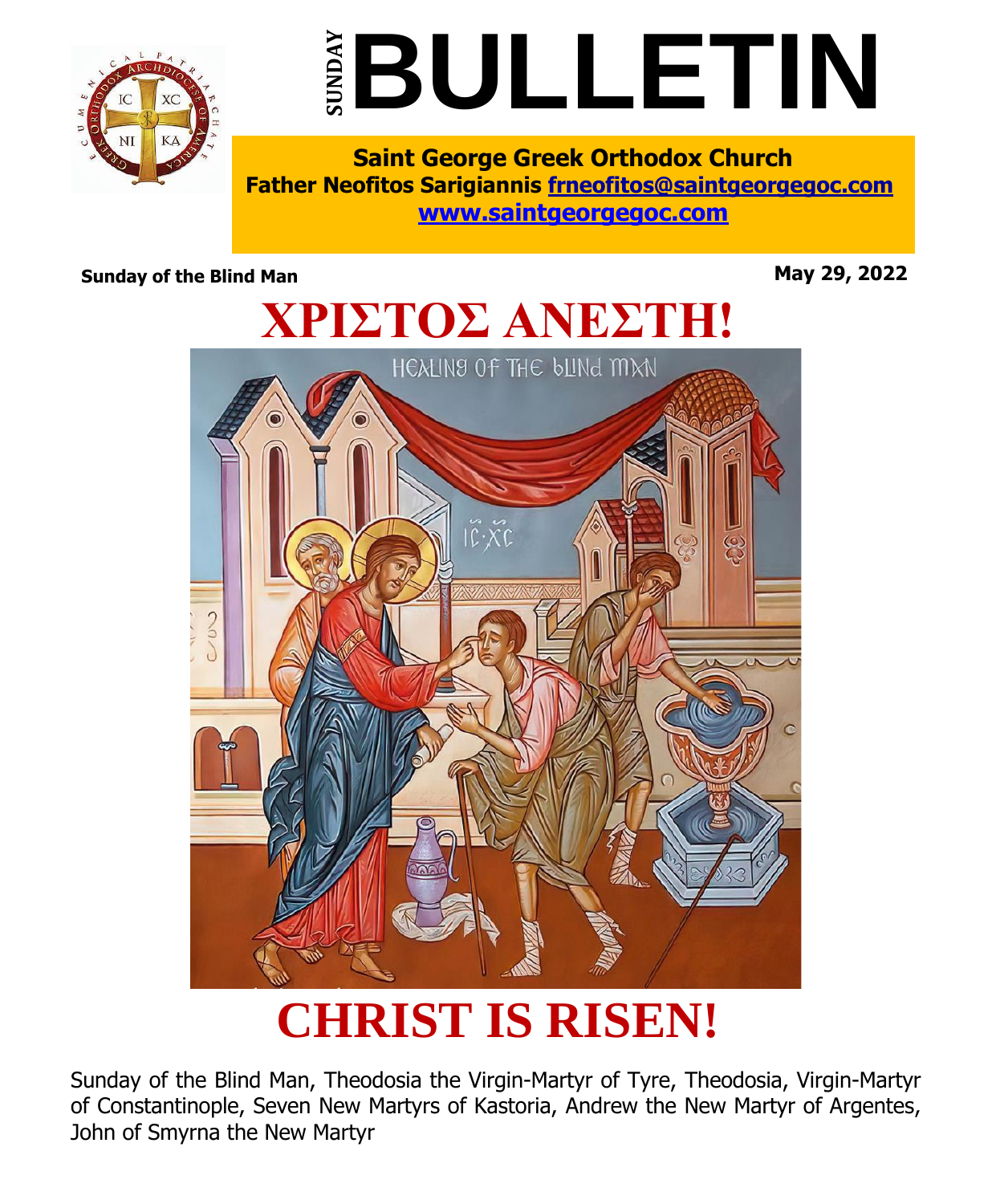**Welcome to St. George Greek Orthodox Church**

## **Hymns of the Day**

### **Ἀπολυτίκιον Ἀναστάσιμον**

Τὸν συνάναρχον Λόγον Πατρὶ καὶ Πνεύματι, τὸν έκ Παρθένου τεχθέντα είς σωτηρίαν ἡμῶν, ἀνυμνήσωμεν πιστοὶ καὶ προσκυνήσωμεν, ὅτι ηὐδόκησε σαρκί, ἀνελθεῖν ἐν τῷ Σταυρῷ, καὶ θάνατον ὑπομεῖναι, καὶ ἐγεῖραι τοὺς τεθνεῶτας, ἐν τῇ ἐνδόξῳ Ἀναστάσει αὐτοῦ.

#### **Apolytikion of St. George**

Ως τών αιχμαλώτων ελευθερωτής, καί τών πτωχών υπερασπιστής, ασθενούντων ιατρός, βασιλέων υπέρμαχος, τροπαιοφόρε μεγαλομάρτυς Γεώργιε, πρέσβευε Χριστώ τώ Θεώ θήναι τάς ψυχάς ημώv.

#### **Κοντάκιον**

Εί καὶ ἐν τάφω κατῆλθες Ἀθάνατε, ἀλλὰ τοῦ ἄδου καθεῖλες τὴν δύναμιν· καὶ ἀνέστης ὡς νικητής, Χριστὲ ὁ Θεός, γυναιξὶ Μυροφόροις φθεγξάμενος, Χαίρετε, καὶ τοῖς σοῖς Ἀποστόλοις εἰρήνην δωρούμενος, ὁ τοῖς πεσοῦσι παρέχων ἀνάστασιν.

#### **Resurrectional Apolytikion**

Let us worship the Word who is unoriginate  $*$ with the Father and the Spirit, and from a Virgin was born \* for our salvation, O believers, and let us sing His praise. \* For in His goodness He was pleased \* to ascend the Cross in the flesh, and to undergo death, \* and to raise up those who had died,  $*$  by His glorious Resurrection.

#### **Apolytikion of St. George**

Liberator of captives, defender of the Poor, physician of the sick and champion of kings, O trophy-bearer, Great Martyr George, intercede with Christ God tat our souls be saved.

#### **Kontakion**

Though You went down into the tomb, O Immortal One, yet You brought down the dominion of Hades; and You rose as the victor, O Christ our God; and You called out "Rejoice" to the Myrrh-bearing women, and gave peace to Your Apostles, O Lord who to the fallen grant resurrection.

## **Readings of the Day**

**Epistle Readings Acts 16:16-34** In those days, as we apostles were going to the place of prayer, we were met by a slave girl who had a spirit of divination and brought her owners much gain by soothsaying. She followed Paul and us, crying, "These men are servants of the Most High God, who proclaim to you the way of salvation." And this she did for many days. But Paul was annoyed, and turned and said to the spirit, "I charge you in the name of Jesus Christ to come out of her." And it came out that very hour. But when her owners saw that their hope of gain was gone, they seized Paul and Silas and dragged them into the market place before the rulers; and when they had brought them to the magistrates they said, "These men are Jews and they are disturbing our city. They advocate customs which it is not lawful for us Romans to accept or practice." The crowd joined in attacking them; and the magistrates tore the garments off them and gave orders to beat them with rods. And when they had inflicted many blows upon them, they threw them into prison, charging the jailer to keep them safely. Having received this charge, he put them into the inner prison and fastened their feet in the stocks. But about midnight Paul and Silas were praying and singing hymns to God, and the prisoners were listening to them, and suddenly there was a great earthquake, so that the foundations of the prison were shaken; and immediately all the doors were opened and every one's fetters were unfastened. When the jailer woke and saw that the prison doors were open, he drew his sword and was about to kill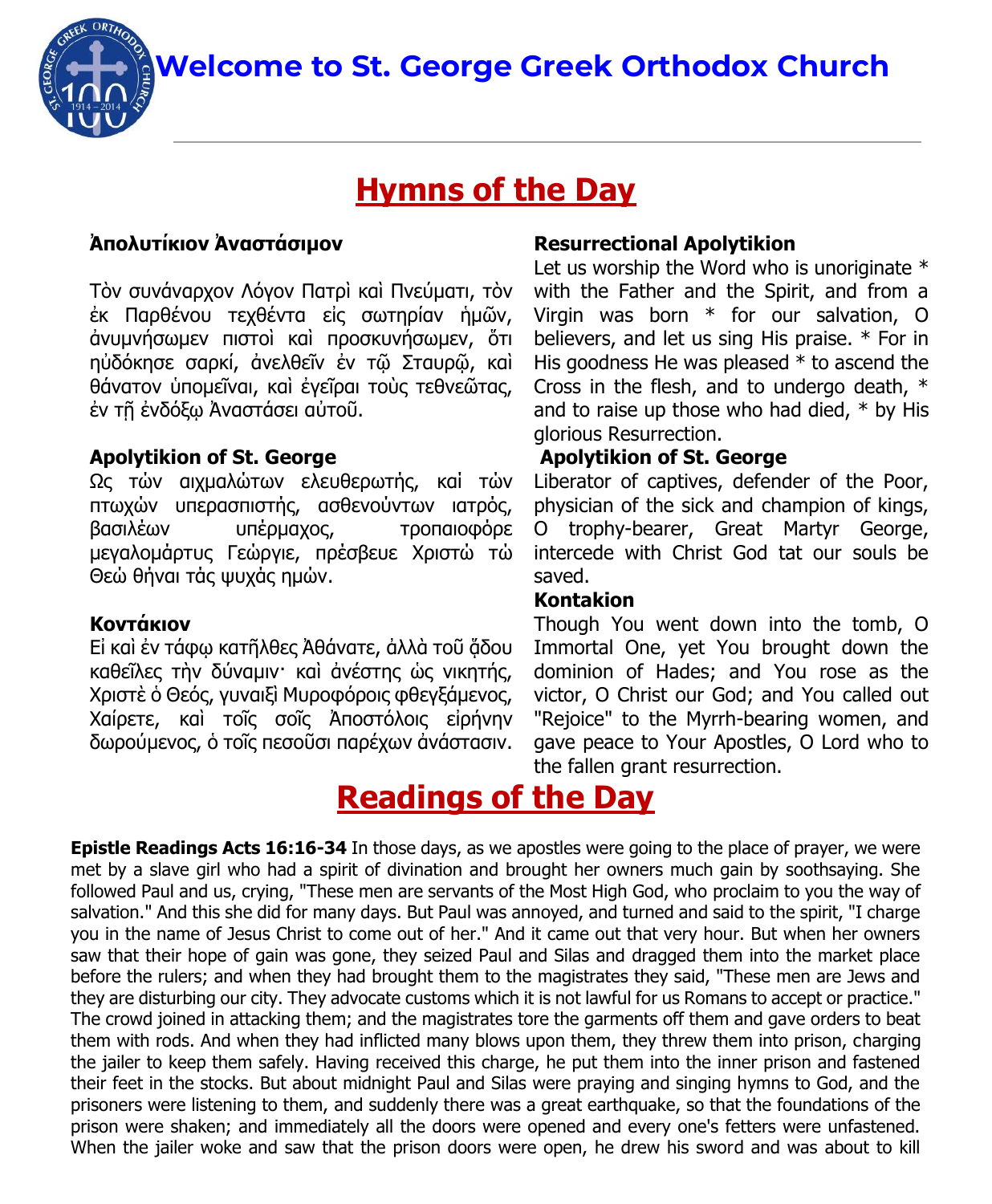

himself, supposing that the prisoners had escaped. But Paul cried with a loud voice, "Do not harm yourself, for we are all here." And he called for lights and rushed in, and trembling with fear he fell down before Paul and Silas, and brought them out and said, "Men, what must I do to be saved?" And they said, "Believe in the Lord Jesus, and you will be saved, you and your household." And they spoke the word of the Lord to him and to all that were in his house. And he took them the same hour of the night, and washed their wounds, and he was baptized at once, with all his family. Then he brought them up into his house, and set food before them; and he rejoiced with all his household that he had believed in God.

**Gospel Readings Jn. 9:1-38** At that time, as Jesus passed by, he saw a man blind from his birth. And his disciples asked him, "Rabbi, who sinned, this man or his parents, that he was born blind?" Jesus answered, "It was not that this man sinned, or his parents, but that the works of God might be made manifest in him. We must work the works of him who sent me, while it is day; night comes, when no one can work. As long as I am in the world, I am the light of the world." As he said this, he spat on the ground and made clay of the spittle and anointed the man's eyes with the clay, saying to him, "Go, wash in the pool of Siloam" (which means Sent). So he went and washed and came back seeing. The neighbors and those who had seen him before as a beggar, said, "Is not this the man who used to sit and beg?" Some said, "It is he"; others said, "No, but he is like him." He said, "I am the man." They said to him, "Then how were your eyes opened?" He answered, "The man called Jesus made clay and anointed my eyes and said to me, 'Go to Siloam and wash'; so I went and washed and received my sight." They said to him, "Where is he?" He said, "I do not know." They brought to the Pharisees the man who had formerly been blind. Now it was a sabbath day when Jesus made the clay and opened his eyes. The Pharisees again asked him how he had received his sight. And he said to them, "He put clay on my eyes and I washed, and I see." Some of the Pharisees said, "This man is not from God, for he does not keep the sabbath." But others said, "How can a man who is a sinner do such signs?" There was a division among them. So they again said to the blind man, "What do you say about him, since he has opened your eyes?" He said, "He is a prophet." The Jews did not believe that he had been blind and had received his sight, until they called the parents of the man who had received his sight, and asked them, "Is this your son, who you say was born blind? How then does he now see?" His parents answered, "We know that this is our son, and that he was born blind; but how he now sees we do not know, nor do we know who opened his eyes. Ask him; he is of age, he will speak for himself." His parents said this because they feared the Jews, for the Jews had already agreed that if anyone should confess him to be Christ he was to be put out of the synagogue. Therefore his parents said, "He is of age, ask him." So for the second time they called the man who had been blind, and said to him, "Give God the praise; we know that this man is a sinner." He answered, "Whether he is a sinner, I do not know; one thing I know, that though I was blind, now I see." They said to him, "What did he do to you? How did he open your eyes?" He answered them, "I have told you already and you would not listen. Why do you want to hear it again? Do you too want to become his disciples?" And they reviled him, saying, "You are his disciple, but we are disciples of Moses. We know that God has spoken to Moses, but as for this man, we do not know where he comes from." The man answered, "Why, this is a marvel! You do not know where he comes from, and yet he opened my eyes. We know that God does not listen to sinners, but if anyone is a worshiper of God and does his will, God listens to him. Never since the world began has it been heard that anyone opened the eyes of a man born blind. If this man were not from God, he could do nothing." They answered him, "You were born in utter sin, and would you teach us?" And they cast him out. Jesus heard that they had cast him out, and having found him he said, "Do you believe in the Son of man?" He answered, "And who is he, sir, that I may believe in him?" Jesus said to him, "You have seen him, and it is he who speaks to you." He said, "Lord, I believe": and he worshiped him.